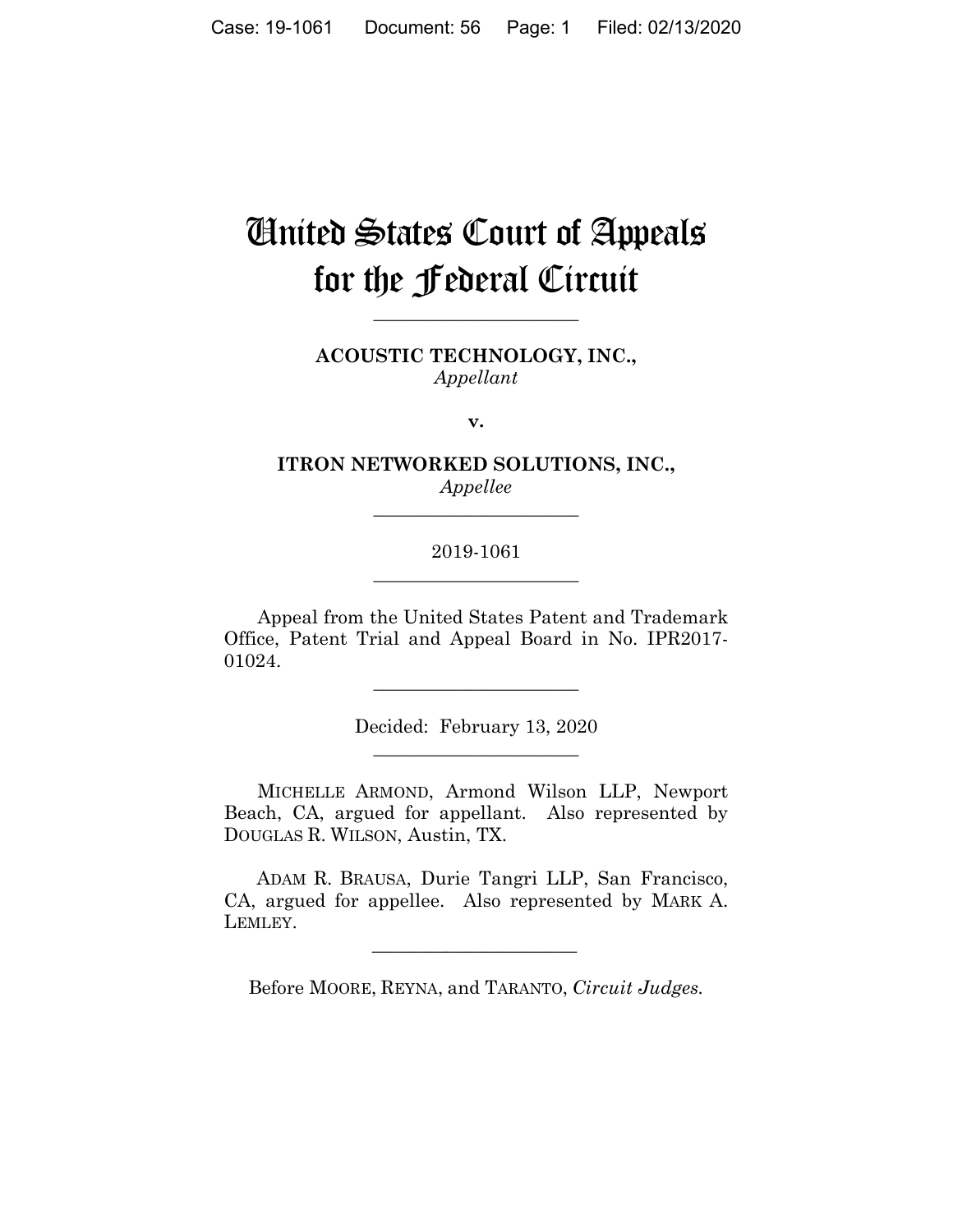# REYNA, Circuit Judge.

 $\overline{2}$ 

On September 8, 2017, the Patent Trial and Appeal Board instituted *inter partes* review based on a petition filed by Silver Spring Networks, Inc. Nine days after institution, Silver Spring agreed to merge with Itron, Inc., an entity undisputedly time-barred under  $35$  U.S.C. §  $315(b)$ . Silver Spring and Itron completed the merger during the IPR proceeding. The Board later issued a final written decision and found the challenged claim unpatentable. On appeal, Acoustic asks that we vacate the Board's final written decision on grounds that the *inter partes* review was time-barred due to Silver Spring's and Itron's merger-related activities. Acoustic also challenges the Board's unpatentability findings. Because we find that Acoustic waived its time-bar argument and that substantial evidence supports the Board's unpatentability findings, we affirm.

#### **BACKGROUND**

## I. '841 Patent

Acoustic Technology, Inc. ("Acoustic") owns U.S. Patent No. 6,509,841 ("the '841 patent"), which relates to communications systems for utility providers to remotely monitor groups of utility meters, e.g., electricity meters.<sup>1</sup> According to Acoustic, the claimed invention was "an improvement" upon prior art automated meter reading systems that used and radio frequency expensive problematic  $(RF)$ 

 $\,1$ The '841 patent is a continuation of U.S. Patent Application No. 08/949,440, which issued as U.S. Patent No. 5,986,574. Acoustic filed a related appeal involving U.S. Patent No. 5,986,574 on the same day it filed this appeal. Acoustic Tech., Inc. v. Itron Networked Solutions, *Inc.*, Case No. 2019-1059. We heard oral arguments in this case and Case No. 2019-1059 on December 4, 2019. We have issued opinions in both cases simultaneously.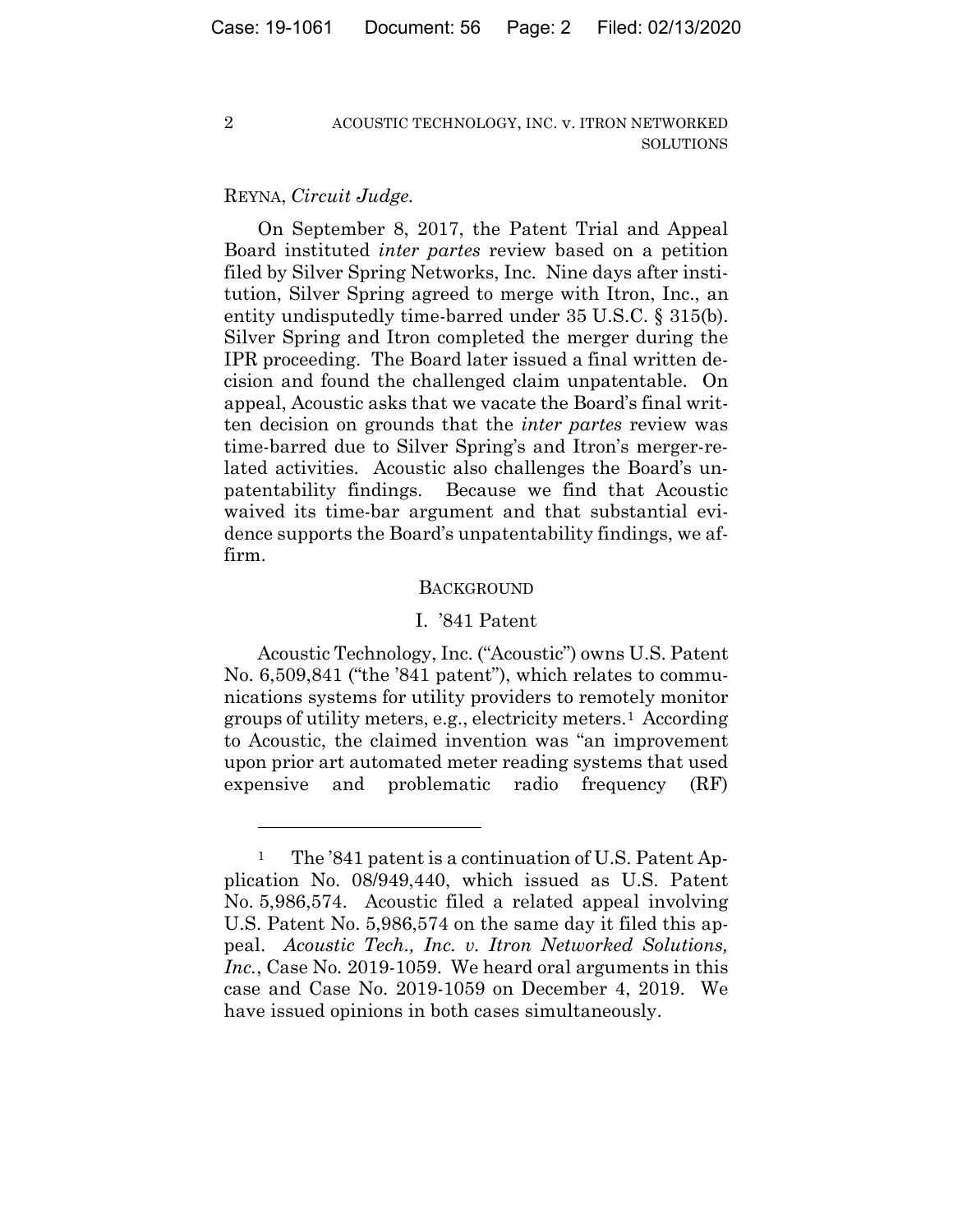transmitters, or systems that relied on human meter-readers using handheld or vehicle-mounted short-range wireless devices to obtain meter readings when they were in a customer's vicinity." Appellant Br. 7. Central to this appeal are the "CDMA" and "relay" claim limitations.

In one embodiment, shown in Figure 1 below, a plurality of "servicing means 16" (e.g., on-site utility meters) communicate with a "relay means 14," which in turn communicates with a "control means 12" (e.g., a remote computer at a utility facility). J.A. 94, Fig. 1; J.A. 98–99 at 2:43–3:19.



FIG. 1

The relay can be "positioned at any desired location within the communication system," including on a distribution pole or at a customer's location. The relay can communicate with the control station via a Code-Division Multiple Access ("CDMA") link. CDMA is a digital multiple access technique where all users are allowed to transmit simultaneously utilizing the same available frequency band.

Claim 8 of the '841 patent, reproduced below, is the only claim at issue on appeal: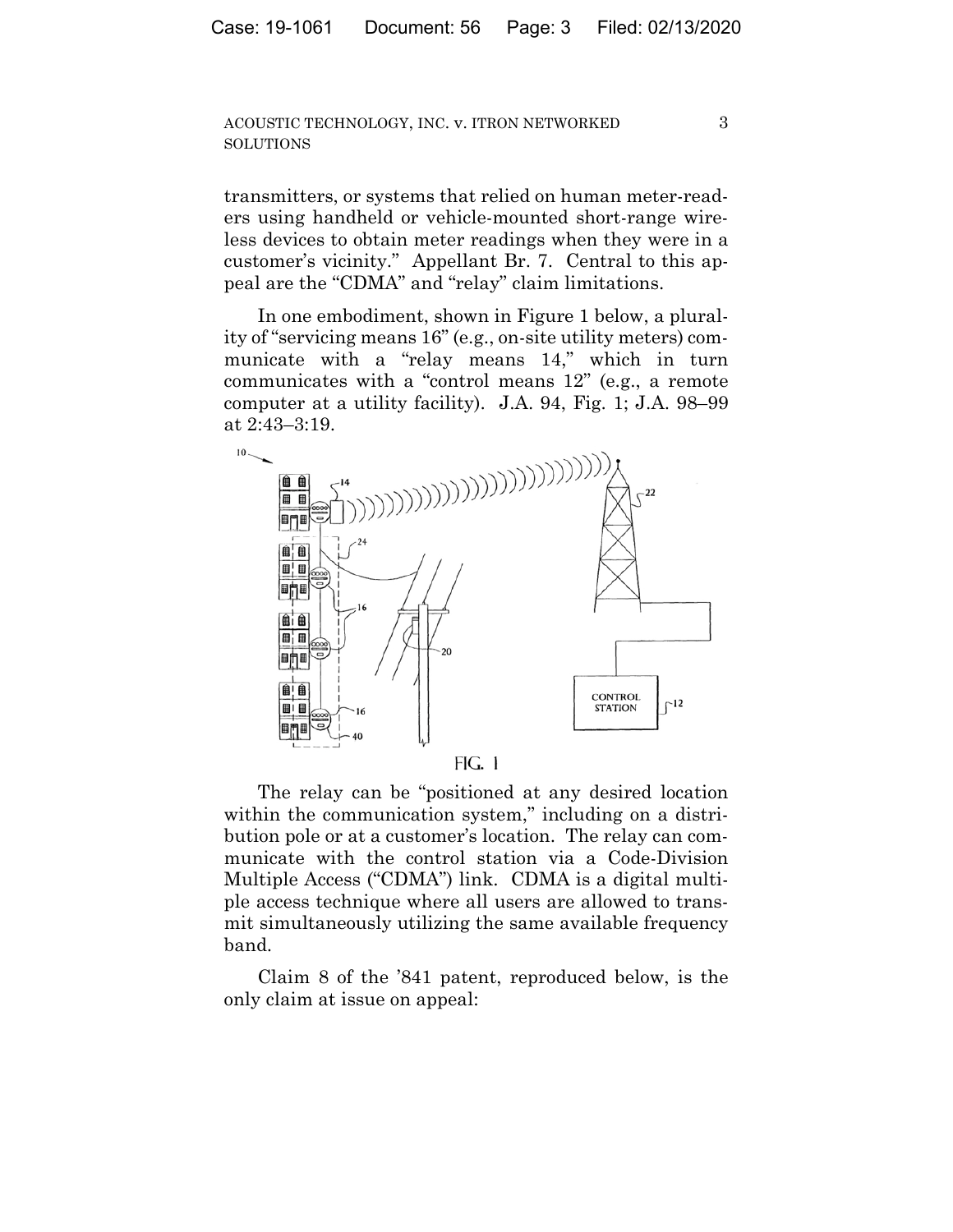8. A system for remote two-way meter reading comprising:

- a metering device comprising means for measuring usage and for transmitting data associated with said measured usage in response to receiving a read command;
- a control for transmitting said read command to said metering device and for receiving said data associated with said measured usage transmitted from said metering device; and
- a relay for code-division multiple access (CDMA) communication between said metering device and said control, wherein said data associated with said measured usage and said read command is relayed between said control and metering device by being passed through said relay.

J.A. 100 at 8:24–39.

#### II. IPR Petition

In March 2010, Acoustic sued Itron Inc. ("Itron") for infringement of the '841 patent. Acoustic and Itron later agreed to settle the suit. As part of the settlement agreement, Acoustic licensed the '841 patent to Itron. As a result of the lawsuit, Itron was time-barred from seeking *inter partes* review ("IPR") of the '841 patent as of March 26, 2011. *See* 35 U.S.C. § 315(b).

Six years after suing Itron, Acoustic sued Silver Spring Networks, Inc. ("Silver Spring") for infringement of the '841 patent. In response, on March 3, 2017, Silver Spring filed the IPR petition that gave rise to this appeal: IPR2017- 01024 ("the petition").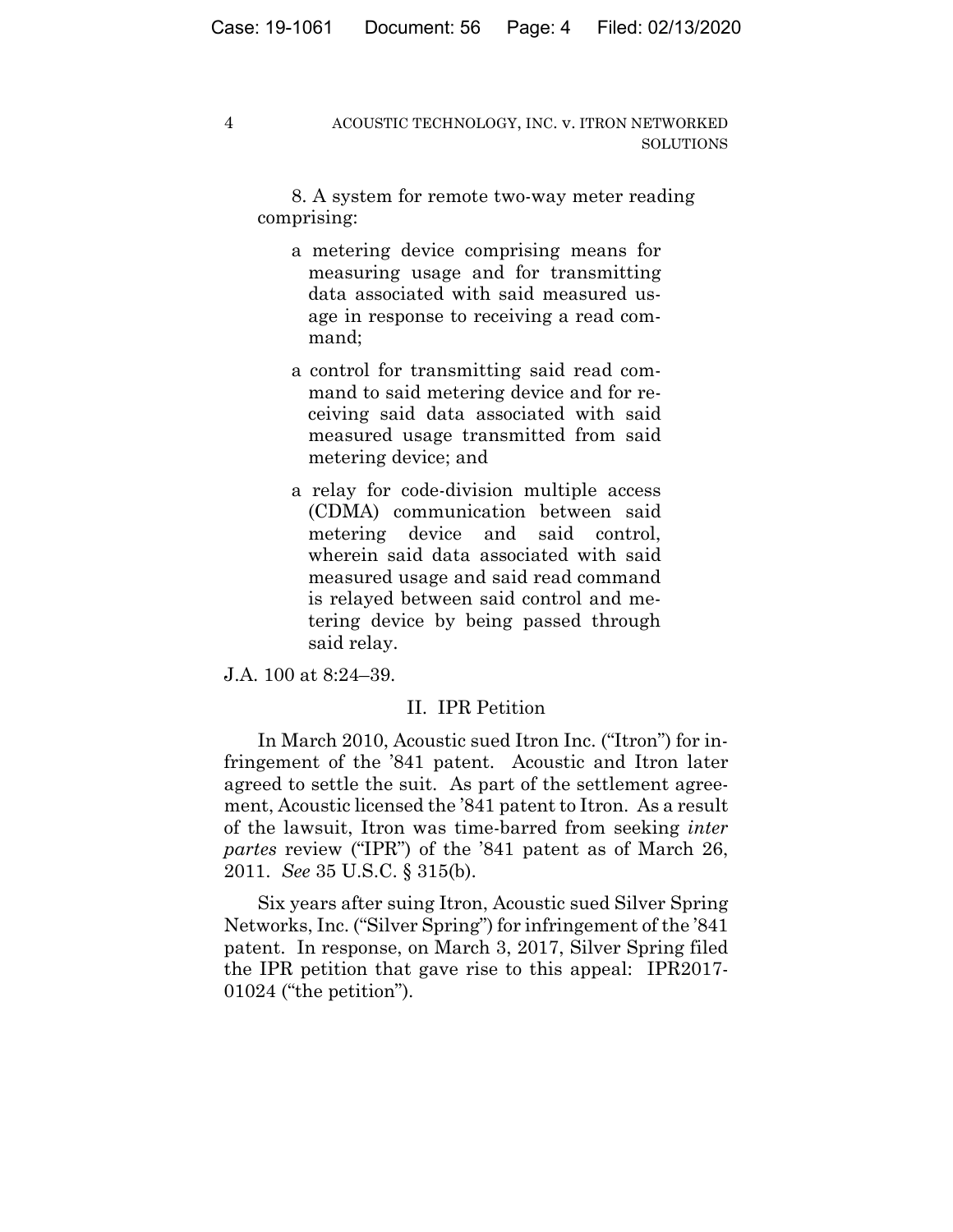$\overline{5}$ 

Several weeks before Silver Spring filed the petition, Silver Spring and Itron began privately discussing "a potential business combination." J.A. 6556. The first contact occurred on February 12, 2017, when a representative of Itron phoned a Silver Spring board member to express Itron's interest in a potential merger. The next day, Itron's CEO continued the discussion with a director of Silver Spring. One week later, on February 20, 2017, Itron's CEO requested a meeting with Silver Spring to discuss "a potential acquisition." J.A. 6556.

Silver Spring and Itron continued to discuss a potential merger after Silver Spring filed the petition. Representatives from each company met on March 10, 2017, one week after Silver Spring filed the petition, and again on April 12, 2017.

The Board instituted *inter partes* review on September 8, 2017. Nine days later, on September 17, 2017, Silver Spring and Itron agreed to merge. Itron publicly announced the agreement the next day. Silver Spring asserts that, up until the day the parties reached an agreement, Silver Spring was exploring potential business relationships with more than a dozen other companies.

Silver Spring and Itron completed the merger on January 5, 2018, while the *inter partes* review proceeding remained underway. Acoustic learned of the merger three days later. On January 17, 2018, Silver Spring filed updated mandatory notices that listed Itron as a real-partyin-interest.

The Board entered a final written decision on August 21, 2018, nearly a year after Silver Spring and Itron agreed to merge, and seven months after they completed the merger. The Board's final written decision found claim 8 unpatentable on all three asserted grounds: anticipated by NetComm; anticipated by Gastouniotis; and obvious in view of Nelson and Roach. Acoustic never raised a timebar challenge to the Board.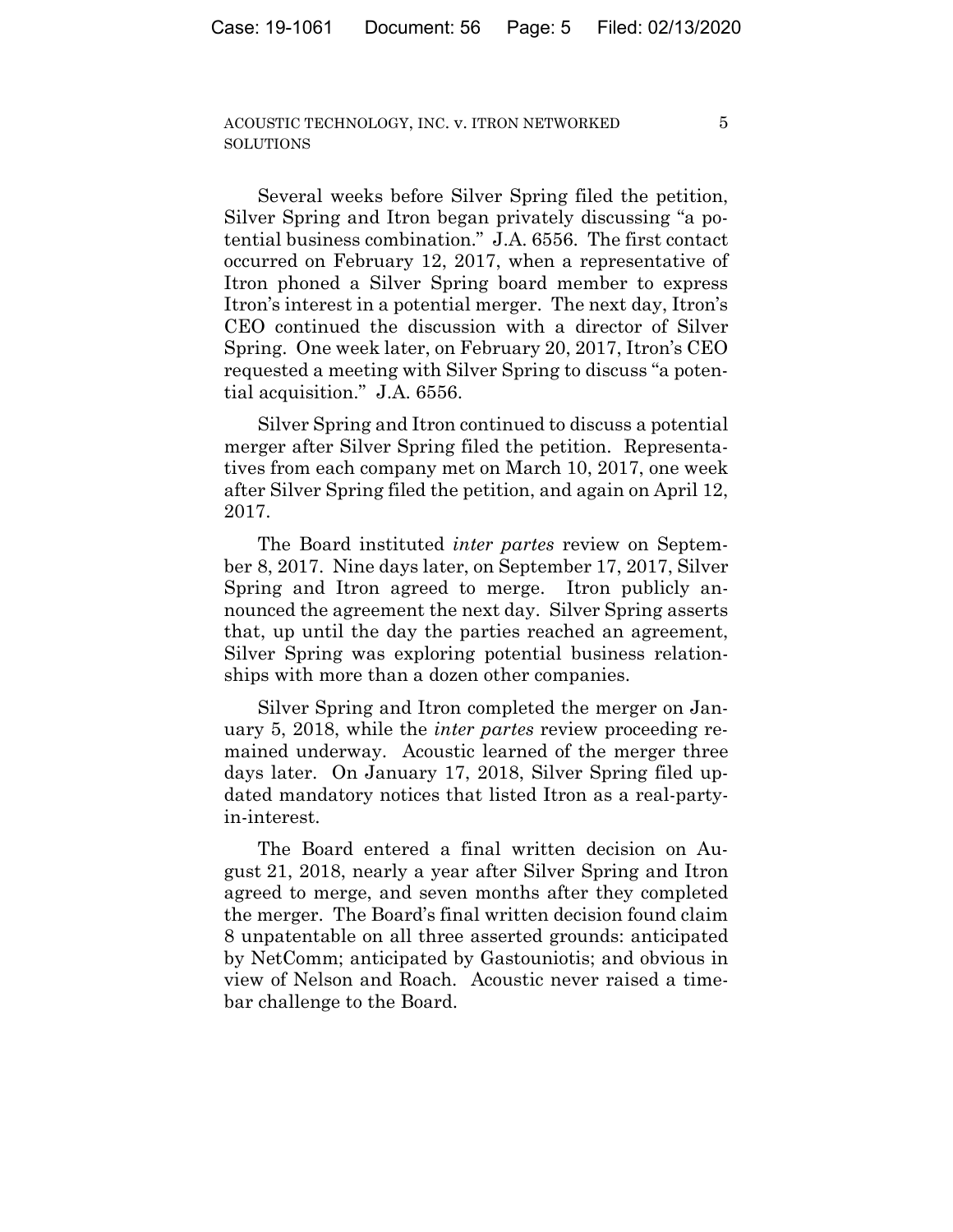Acoustic appeals the Board's final written decision. We have jurisdiction under 28 U.S.C. § 1295(a)(4)(A).

## **DISCUSSION**

Acoustic raises two issues on appeal. First, Acoustic asserts that the Board's final written decision should be vacated because the underlying IPR proceeding is timebarred under 35 U.S.C. § 315(b). Second, Acoustic challenges the Board's unpatentability factual findings as not supported by substantial evidence.

# I. Time-Bar

Acoustic argues that we must vacate the Board's final written decision because the *inter partes* review was timebarred under 35 U.S.C. § 315(b). Section 315(b) provides:

An inter partes review may not be instituted if the petition requesting the proceeding is filed more than 1 year after the date on which the petitioner, *real party in interest*, or privy of the petitioner is served with a complaint alleging infringement of the patent.

35 U.S.C. § 315(b) (emphasis added). Congress included the "real parties in interest" provision in  $\S 315(b)$  to "safeguard patent owners from having to defend their patents against belated administrative attacks by related parties." *Applications in Internet Time, LLC v. RPX Corp*., 897 F.3d 1336, 1350 (Fed. Cir. 2018), *cert. denied*, 139 S. Ct. 1366 (mem.) (2019).

The Board evaluates  $\S$  315(b) at the time it decides whether to institute the proceeding. *Power Integrations, Inc. v. Semiconductor Components Indus., LLC*, 926 F.3d 1306, 1315 (Fed. Cir. 2019). In *Power Intergrations*, we held that the real-party-in-interest determination must consider all relationships that arise before the date of institution, including relationships that arise after the petition filing date. *Id.* at 1314–1315 ("[Section] 315(b)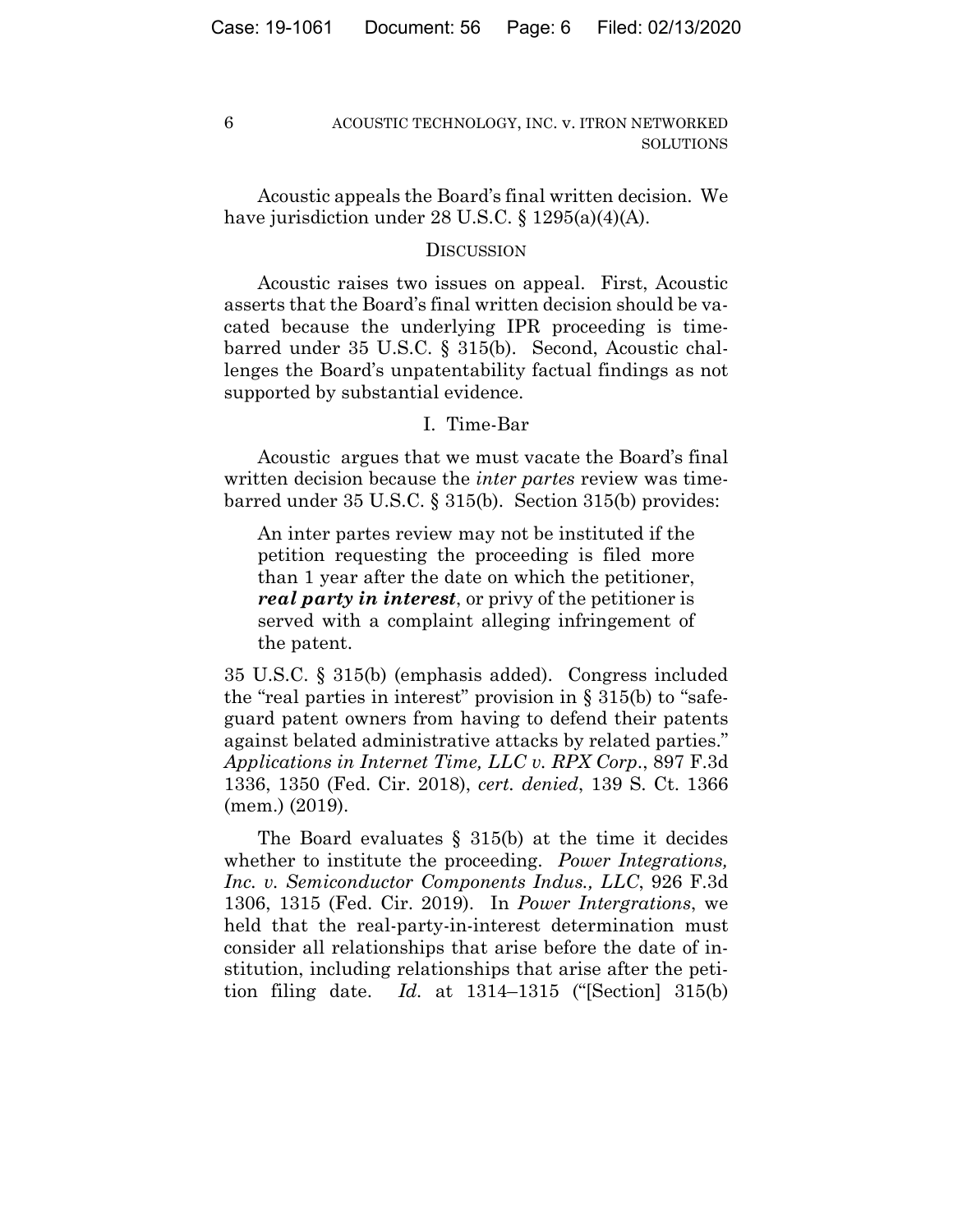7

requires consideration of privity and [real-party-in-interest] relationships arising after filing but before institution."). We expressly declined to decide whether the Board is required to reevaluate § 315(b) in view of a new realparty-in-interest that arises after institution. *Id.* at 1314 n.8 ("We do not address the impact of a change in RPI . . . occurring after institution.").

Acoustic argues that the underlying IPR is time-barred because Itron was a real-party-in-interest "both before and after the IPR was instituted." Appellant Br. 51. Before institution, Acoustic asserts, Itron was a real-party-in-interest because "the executives met; Itron conducted due diligence; the details of the merger were discussed; and the formal 'merger agreement' was prepared and negotiated." Reply Br. 15–16. After institution, Acoustic contends, Itron was "unquestionably" a real-party-in-interest because Silver Spring became a wholly-owned subsidiary of Itron, and Itron "controlled [Silver Spring] and had a significant interest" in the *inter partes* review proceeding. *Id.* at 19–22.

Acoustic contends that Silver Spring's post-institution status as a real-party-in-interest is important because "institution is not a static decision" and the Board has the authority to reevaluate  $\S 315(b)$  when a real-party-in-interest arises after institution. Reply Br. 17–18. The Board's ability to assess § 315(b) after institution is necessary, Acoustic explains, in order to avoid an "end-run around Section 315(b)" where parties delay their corporate deals until shortly after institution and avoid the consequences of the time-bar. *Id.* 21–22.

Itron advances several arguments in response to Acoustic's time-bar arguments. First, Itron argues that Acoustic waived its time-bar challenge of the IPR because Acoustic did not raise those arguments before the Board. Second, Itron argues that the time bar of § 315(b) does not apply to the underlying IPR proceeding because Itron merged with Silver Spring after the Board instituted the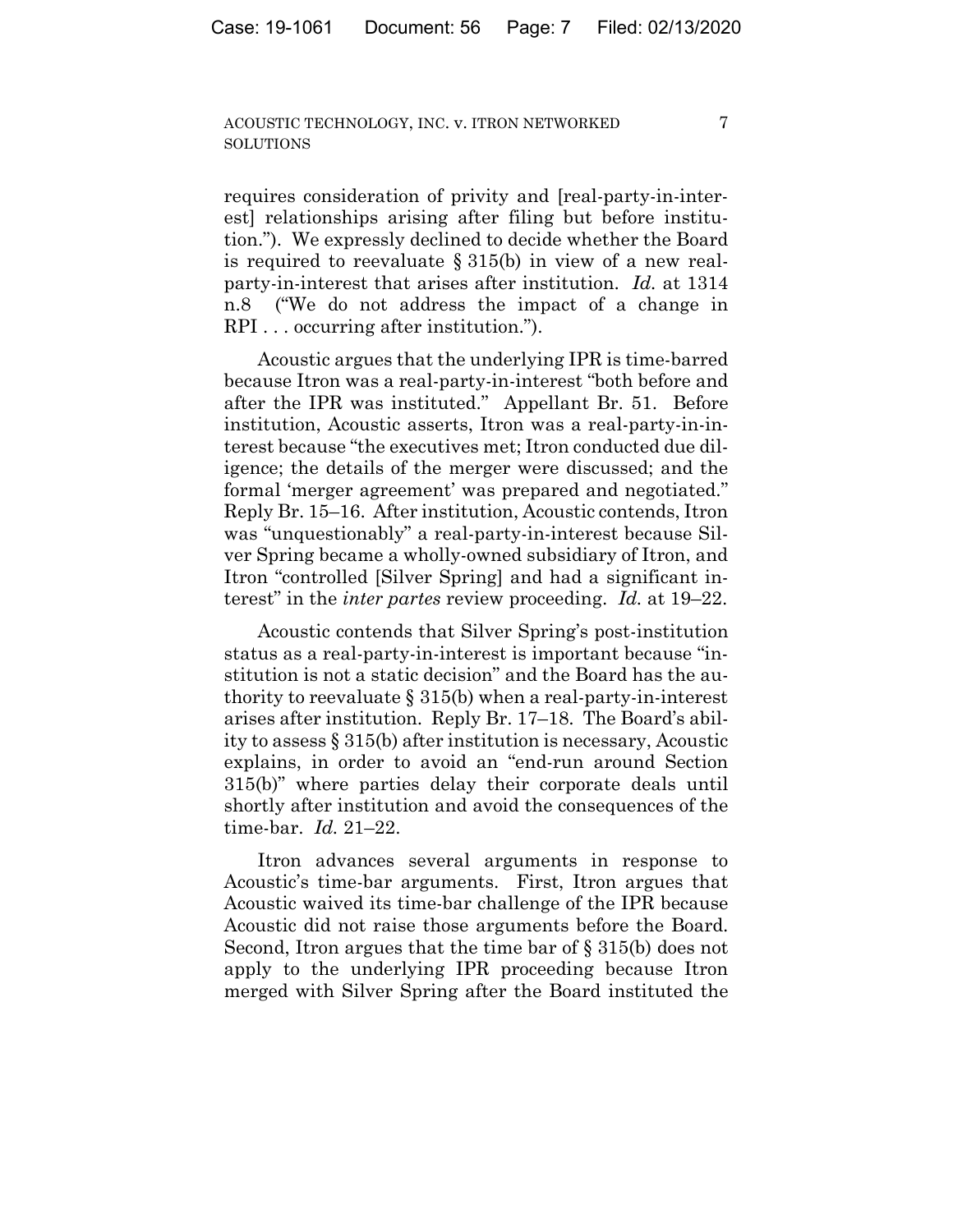proceeding. Third, Itron asserts that the Board is not authorized to reevaluate § 315(b) after institution and that Acoustic's proposed reading of the statute "offers no logical stopping point" for the Board to assess the time bar. Appellee Br. 39.

We hold that Acoustic has waived its time-bar challenge to the IPR because it failed to present those arguments before the Board. We retain case-by-case discretion over whether to apply waiver. *Monsanto Tech. LLC v. E.I. DuPont de Nemours & Co.*, 878 F.3d 1336, 1342 n.8 (Fed. Cir. 2018). We have "frequently declined to hear arguments that the applicant failed to present to the Board." *In re Watts*, 354 F.3d 1362, 1367 (Fed. 2004). When a party raises arguments on appeal that it did not raise to the Board, they "deprive[] the court of the benefit of the [Board's] informed judgment." *In re NuVasive, Inc*., 842 F.3d 1376, 1380 (Fed. Cir. 2016) (explaining the importance of "a comprehensive record that contains the arguments and evidence presented by the parties").

There is no dispute that Acoustic failed to raise § 315(b) time-bar arguments before the Board. Acoustic became aware of the merger as of January 8, 2018, more than seven months before the Board issued its final written decision. J.A. 7026. Yet, Acoustic does not provide any reason for its failure to challenge the proceeding as time-barred. Because Acoustic failed to present its time-bar arguments to the Board and "deprive[d] the court of the benefit of the [Board's] informed judgment," we exercise our discretion to apply waiver. *In re NuVasive*, 842 F.3d at 1380.

Acoustic attempts to excuse its waiver by asserting, without legal authority, that the time-bar is "jurisdictional" and thus "may be raised at any time." Appellant Br. 29. We disagree.

Acoustic is correct that we have previously described the time-bar restrictions on the Board's institution powers as "jurisdictional." Appellant Br. 32–35 (citing *Click-to-*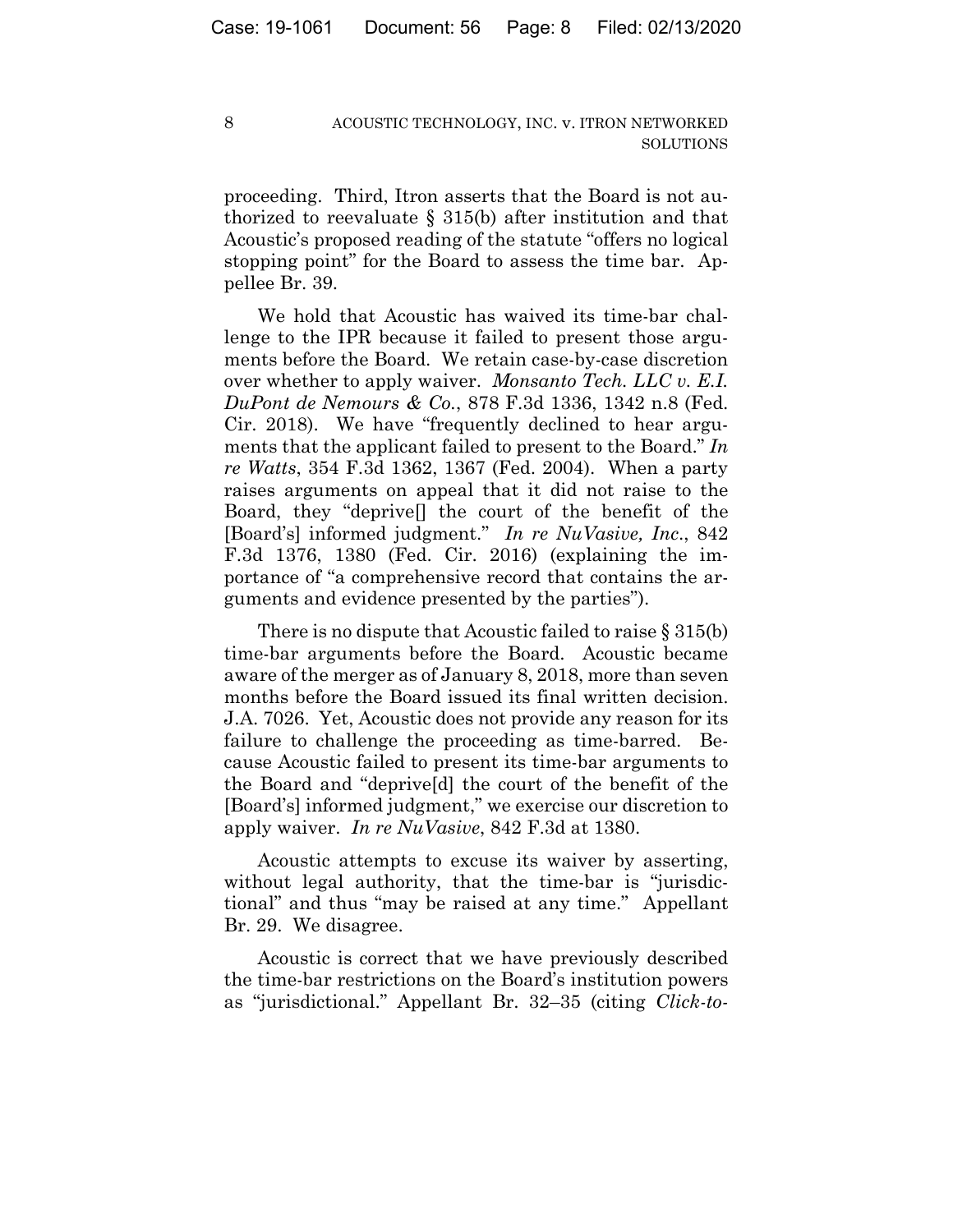9

*Call Techs., LP v. Ingenio, Inc*., 899 F.3d 1321, 1325 (Fed. Cir. 2018); *Wi-Fi One, LLC v. Broadcom Corp*., 878 F.3d 1364, 1373 (Fed. Cir. 2018)). But our application of waiver differs between challenges to an agency's "jurisdiction" and challenges to a federal court's jurisdiction. *PGS Geophysical AS v. Iancu*, 891 F.3d 1354, 1362 (Fed. Cir. 2018). As we explained in *PGS*:

Even if the Board could be said to have acted "ultra vires" in refusing to institute reviews of some claims and grounds . . . the Board's error is waivable, not one we are required to notice and act on in the absence of an appropriate request for relief on that basis. Several courts of appeals have recognized the same for a challenge to an agency's "jurisdiction," after the Supreme Court, in *City of Arlington v. FCC*, rejected a distinction between agency "jurisdiction" errors and other errors for certain deference purposes . . . ."

*Id.* (compiling cases) (citations omitted). We hold that time-bar challenges under § 315(b) are not immune from waiver.

To permit litigants to raise § 315(b) time-bar challenges for the first time on appeal would encourage what the Supreme Court has referred to as "sandbagging," i.e., "suggesting or permitting, for strategic reasons, that the [tribunal below] pursue a certain course, and later—if the outcome is unfavorable—claiming that the course followed was reversible error." *Freytag v. Comm'r of Internal Revenue*, 501 U.S. 868, 895 (1991). But allowing Acoustic to raise a time-bar challenge for the first time on appeal would afford it a significant and unfair advantage: Acoustic could wait for the Board's decision on the merits, which if favorable would have estoppel effect, and then challenge the Board's jurisdiction on appeal only if the Board finds the claims obvious.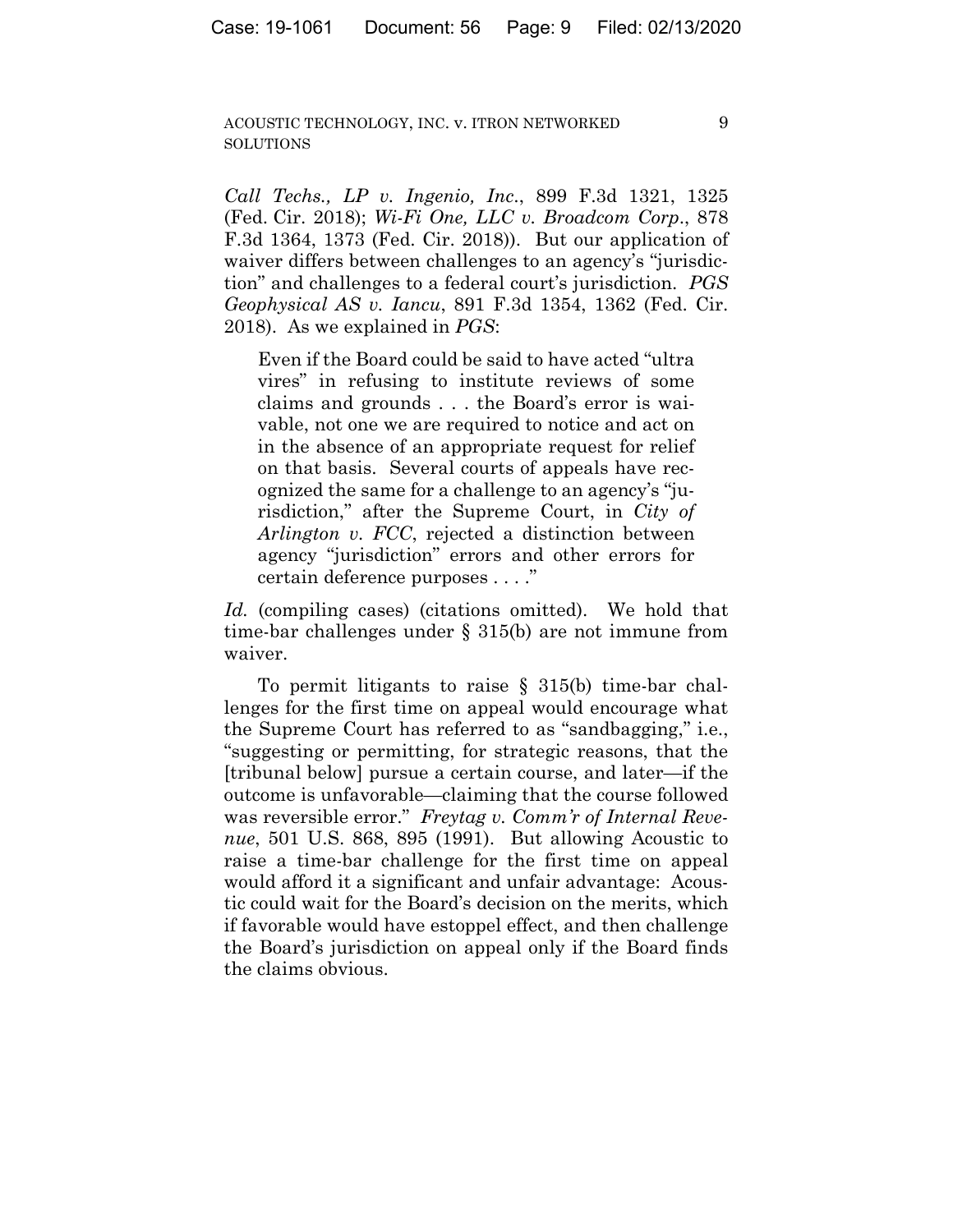Although we do not address the merits of Acoustic's time-bar argument, we note Acoustic's concerns about the concealed involvement of interested, time-barred parties. But because Acoustic never raised this issue to the Board, we decline to resolve whether Itron's pre-merger activities render it a real-party-in-interest, or whether the Board has any authority or obligation to reevaluate § 315(b) post institution.

## II. Unpatentability

Acoustic argues that we should reverse the Board's unpatentability findings. Acoustic contends that the Board erred with respect to each of the three grounds on which it found claim 8 unpatentable: (A) anticipation by NetComm; (B) anticipation by Gastouniotis; and (C) obviousness in view Nelson and Roach. We address each ground in turn.

We review the Board's factual determinations for substantial evidence and its legal determinations de novo. *Liqwd, Inc. v. L'Oreal USA, Inc.*, 941 F.3d 1133, 1136 (Fed. Cir. 2019). Anticipation is a question of fact that we review for substantial evidence. *In re Hodges*, 882 F.3d 1107, 1111 (Fed. Cir. 2018). Whether an invention would have been obvious is a legal conclusion based on underlying factual findings. *Graham v. John Deere Co.*, 383 U.S. 1, 17–18 (1966). Determinations about the scope and content of prior art, and whether an artisan would be motivated to modify it with a reasonable expectation of success, are questions of fact. *Id.*

#### A. Anticipation by NetComm

Acoustic challenges the Board's determination that NetComm anticipates claim 8 of the '841 patent. Specifically, Acoustic claims the Board erred by finding that Net-Comm discloses the claimed CDMA communication limitation.

Acoustic contends that the Board's CDMA finding is not supported by substantial evidence because the Board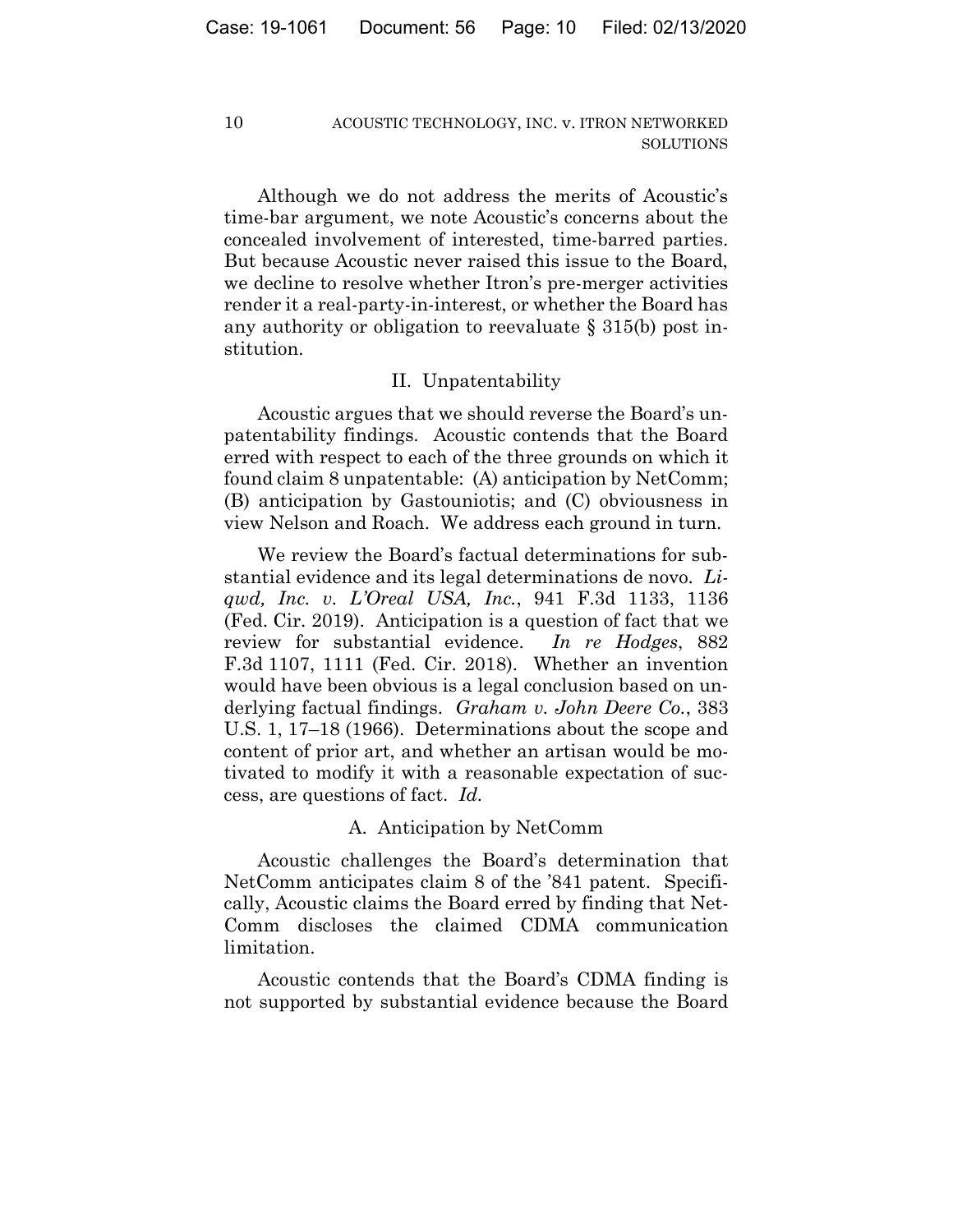11

relied entirely on the testimony of Silver Spring's expert, Dr. Soliman. Appellant Br. 56. Acoustic explains that Dr. Soliman's testimony is not evidence of anticipation because Dr. Soliman's testimony reflects an "incorrect obviousness standard" instead of the standard for anticipation. *Id*. Acoustic points to Dr. Soliman's statement that a skilled artisan would "recognize" NetComm as disclosing CDMA. Id. Dr. Soliman's use of the word "recognize," Acoustic asserts, is akin to testimony about what a prior art reference "suggests"—which goes to obviousness, not anticipation. *Id.* We disagree.

In an anticipation analysis, the dispositive question is whether a skilled artisan would "reasonably understand or infer" from a prior art reference that every claim limitation is disclosed in that single reference. *Akamai Techs., Inc. v. Cable & Wireless Internet Servs., Inc*., 344 F.3d 1186, 1192 (Fed. Cir. 2003). Expert testimony may shed light on what a skilled artisan would reasonably understand or infer from a prior art reference. *Monsanto Tech. LLC v. E.I. DuPont de Nemours & Co*., 878 F.3d 1336, 1345 (Fed. Cir. 2018)*.* Moreover, expert testimony can constitute substantial evidence of anticipation when the expert explains in detail how each claim element is disclosed in the prior art reference. *Koito Mfg. Co. v. Turn-Key-Tech, LLC*, 381 F.3d 1142, 1152 (Fed. Cir. 2004).

Here, Dr. Soliman conducted a detailed analysis and explained how a skilled artisan would reasonably understand that NetComm's disclosure of radio wave communication was the same as CDMA. J.A. 893–896 at  $\P\P$  165– 175. For example, Dr. Soliman identified specific passages in NetComm that a skilled artisan would recognize as disclosing "spread-spectrum radio communication." J.A. 894 at ¶ 169. Dr. Soliman identified other passages that a skilled artisan would recognize as disclosing that "multiple users share a band and hop between channels in that band using a pseudo-random pattern assigned to each device." J.A. 895 at ¶ 171. As a result, Dr. Soliman concluded, a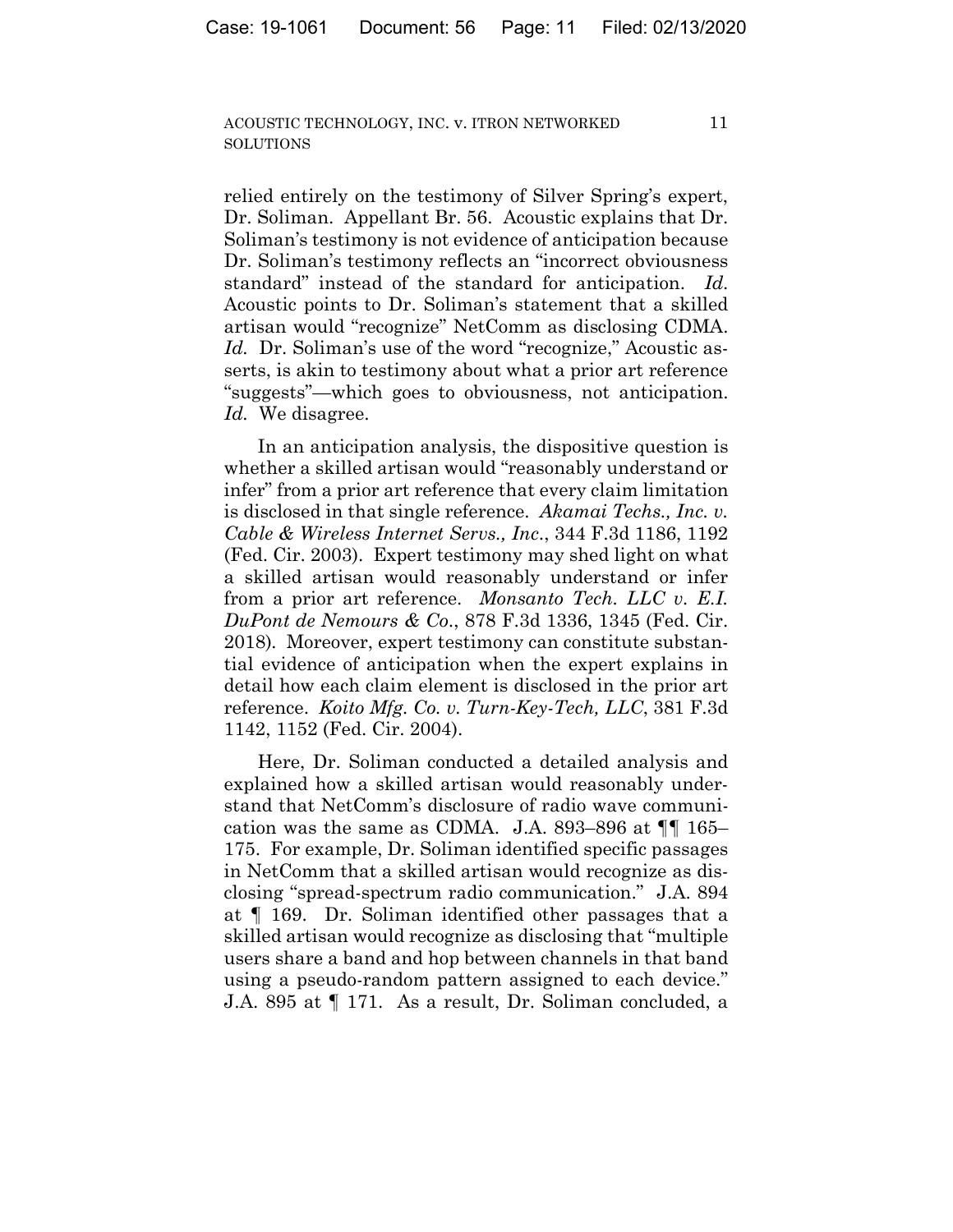skilled artisan would recognize that NetComm discloses the CDMA limitation of claim 8. J.A. 896 at ¶ 176. Acoustic provided no evidence to rebut Dr. Soliman's testimony. J.A. 26.

We conclude that the Board's finding that NetComm discloses CDMA and anticipates claim 8 is supported by substantial evidence. *See Koito Mfg*., 381 F.3d at 1152.

# B. Anticipation by Gastouniotis

Acoustic challenges the Board's determination that Gastouniotis anticipates claim 8 of the '841 patent. Acoustic asserts that the Board's finding is erroneous because the Board relied on "the same structures to satisfy separate claim limitations." Appellant Br. 60. Specifically, Acoustic asserts that the Board relied on the same "remote station 6" in Gastouniotis to satisfy the "control" and "relay" limitations of claim 8. *Id.* at 57. We disagree.

Gastouniotis discloses a two-way utility meter reading system that includes a plurality of "remote stations" that communicate with a plurality of "instrument links." J.A. 968 at 4:9–46. Gastouniotis discloses that individual "remote stations" may have different functions in a given embodiment. *Id.* In finding that Gastouniotis anticipated claim 8, the Board relied on separate "remote station" structures to meet the "control" and "relay" limitations. J.A. 30.

As to the "control" limitation of claim 8, the Board relied on Gastouniotis' disclosure of at least one remote station that engages in two-way communication with the metering device: transmitting commands to the metering device and receiving usage data from the metering device. *Id.* at 4:15–17. Dr. Soliman provided unrebutted testimony that a skilled artisan would understand that these remote stations disclosed in Gastouniotis meet the "control" limitation of claim 8.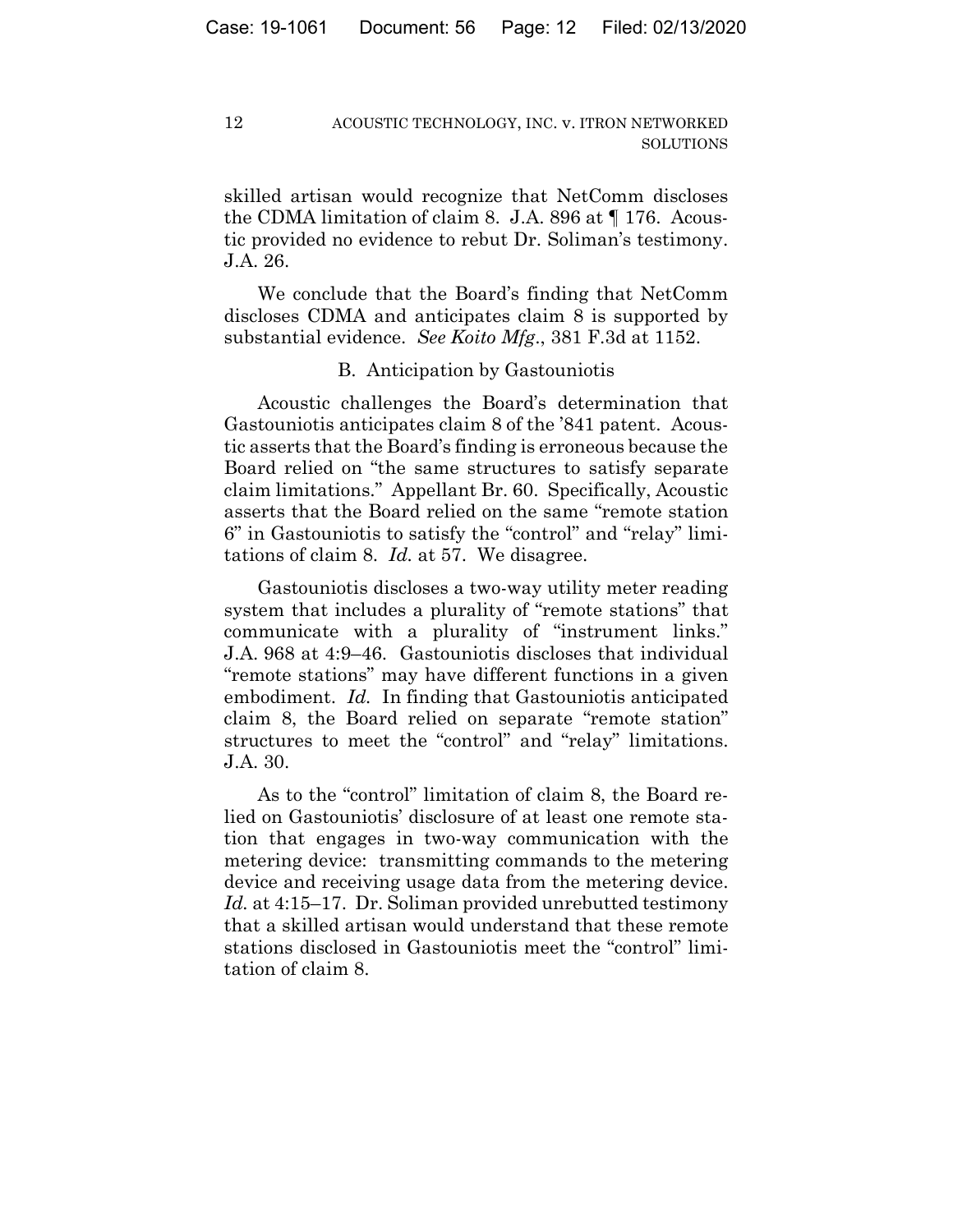13

As to the "relay" limitation of claim 8, the Board relied on Gastouniotis' disclosure of separate remote stations that function as a "relay":

[T] he remote stations can be configured to communicate with each other as well as with the instrument links. In this way, data obtained by one remote station can be communicated to a central location using the other remote stations as a relay.

J.A. 968 at 4:37–42 (emphasis added). Dr. Soliman provided unrebutted testimony that a skilled artisan would understand that these remote stations disclosed in Gastouniotis meet the "relay" limitation of claim 8.

As a result, we conclude that the Board did not improperly rely on the same structure in Gastouniotis to meet the "control" and "relay" limitations of claim 8. We affirm the Board's factual finding that Gastouniotis anticipates claim 8.

C. Obviousness in View of Nelson and Roach

Acoustic challenges the Board's determination that claim 8 of the '841 patent is rendered obvious in view of Nelson and Roach. Acoustic asserts two errors in the Board's obviousness analysis: (i) that the Board erroneously mapped Nelson onto the elements of claim 8; and (ii) that the Board's motivation-to-combine finding is not supported by substantial evidence. We reject both arguments.

First, Acoustic asserts that the Board erroneously mapped "the same structure in Nelson onto multiple claim limitations." Appellant Br. 64. Specifically, Acoustic asserts that the Board relied on the same "electronic meter reader (EMR)" in Nelson to satisfy both the "metering device" and "relay" limitations of claim 8. Appellant Br. 64– 65. We disagree.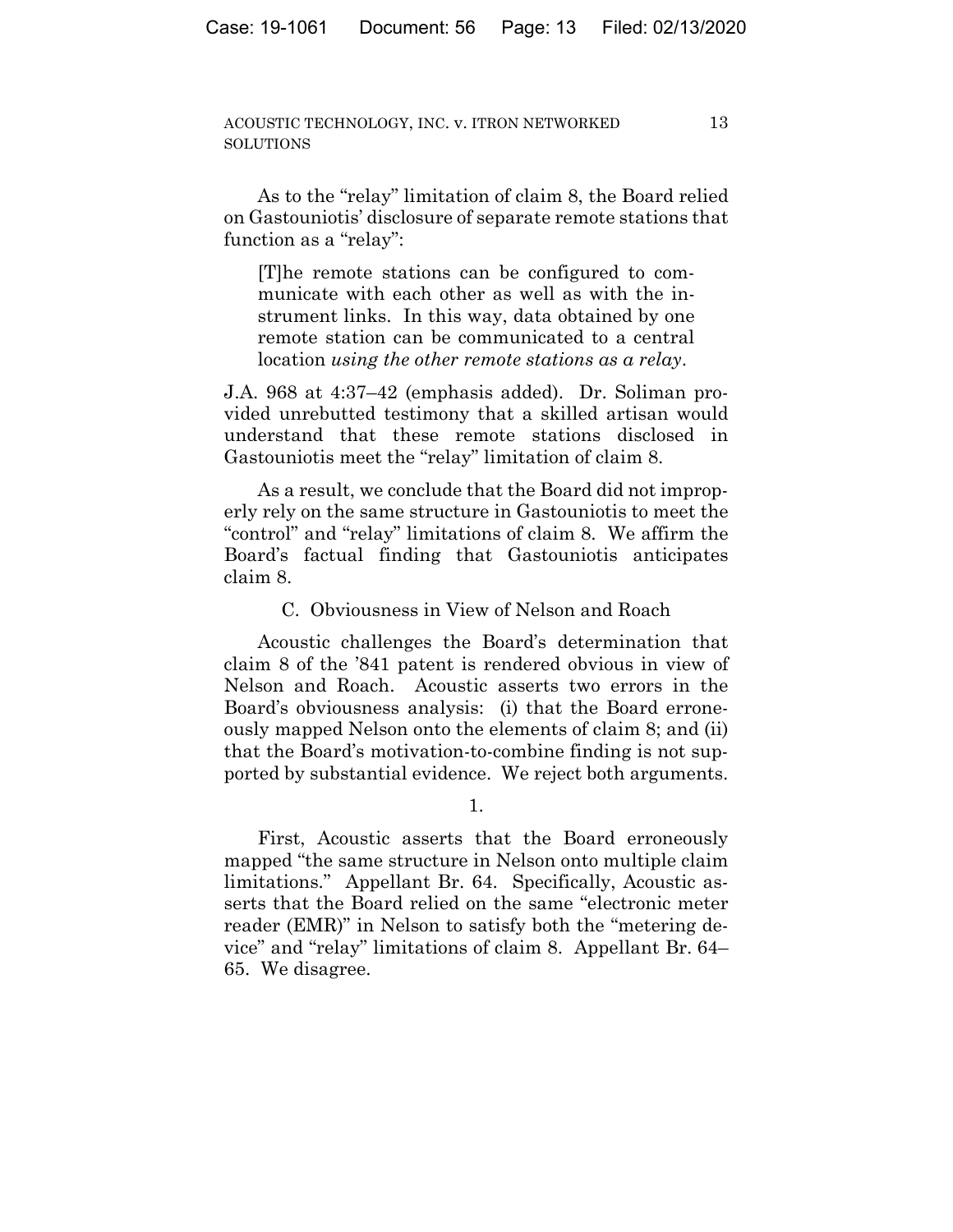Nelson discloses a two-way meter reading system that includes a plurality of "electronic meter readers (EMRs)." J.A. 997 at 8:23–27; J.A. 1005 at 22:25; J.A. 1013 at 13:19. Nelson discloses that individual EMRs may have different functions in a given embodiment. *Id.* In finding that Nelson anticipated claim 8, the Board relied on separate EMR structures to meet the "metering device" and "relay" limitations.

To satisfy the "metering device" limitation of claim 8, the Board relied on Nelson's disclosure that the "meter apparatus 10," which houses an EMR, "is substantially the same as a conventional meter apparatus designed to indicate the amount of electricity consumed by a consumer's electrical system." J.A. 997 at 8:23–27; J.A. 1005 at 22:25. Dr. Soliman provided unrebutted testimony that a skilled artisan would recognize the metering apparatus of Nelson as meeting the "metering device" limitation of claim 8.

To satisfy the "relay" limitation of claim 8, the Board relied on Nelson's disclosure of separate, "*intermediate* EMR devices" that operate as "communication relays" in a technique known as "meterstringing." J.A. 1013 at 24:13– 19 (emphasis added). Nelson discloses that these "[i]ntermediate EMR devices serve [the] sole purpose of communications link between the EMI device and the target EMR at the end of the communication link." *Id.* Dr. Soliman provided unrebutted testimony that a skilled artisan would recognize that the intermediate EMR devices of Nelson meet the "relay" limitation of claim 8.

As a result, we conclude that the Board did not improperly rely on the same electronic meter reader in Nelson to satisfy both the "metering device" and "relay" limitations of claim 8.

2.

Second, we reject Acoustic's argument that the Board erred in finding that a skilled artisan would be motivated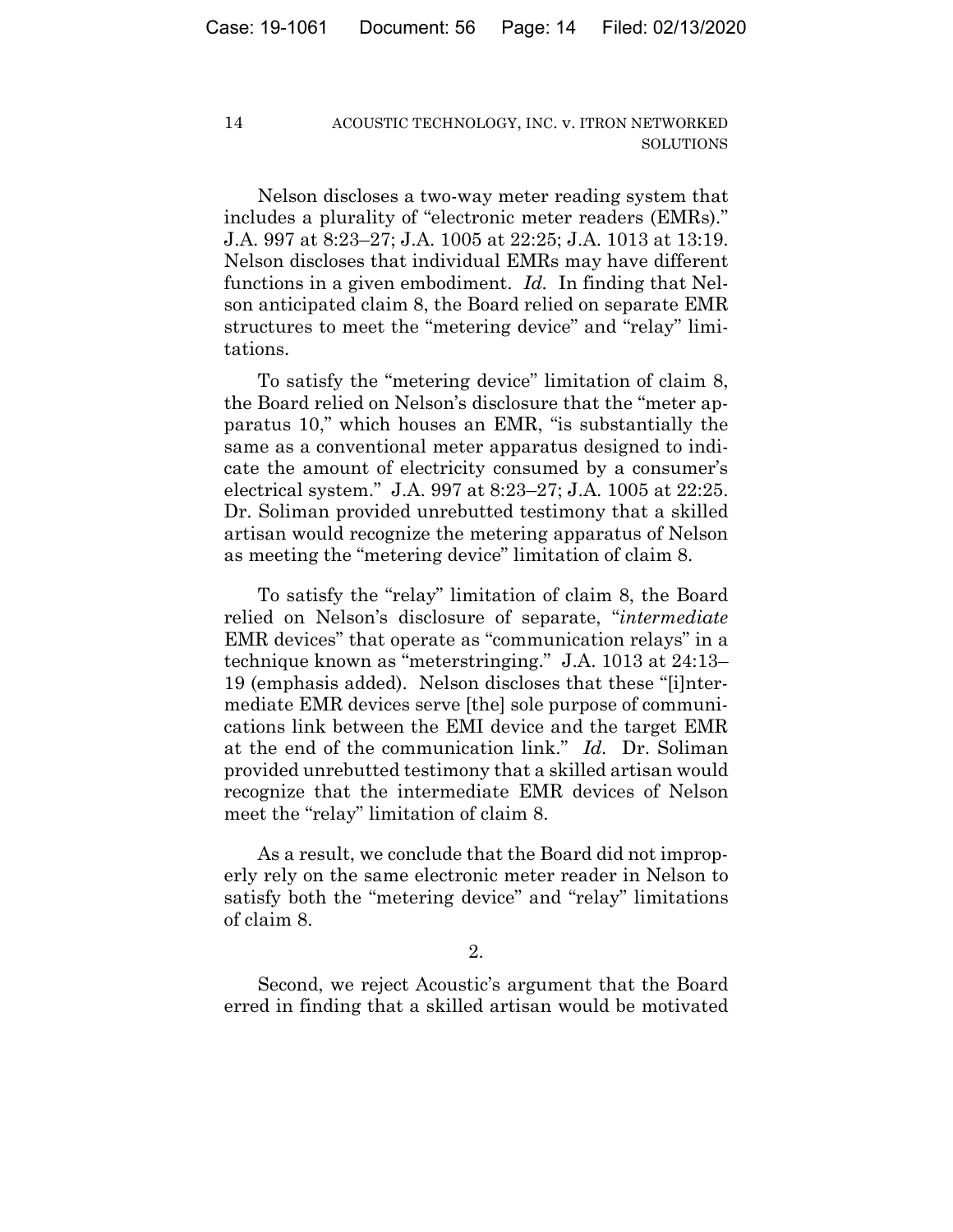to combine Nelson and Roach. Acoustic argues that the Board "erred by not making any factual findings that one of ordinary skill would have been motivated to combine the prior art." Appellant Br. 61. Acoustic requests that we reverse the Board's finding because the Board relied on "attorney argument," and "generically cited to [Dr. Soliman's] expert testimony." *Id.* at 61–62.

The motivation to combine prior art references can come from the knowledge of those skilled in the art, from the prior art reference itself, or from the nature of the problem to be solved. *PGS Geophysical AS v. Iancu*, 891 F.3d 1354, 1365 (Fed. Cir. 2018). Acoustic is correct that conclusory expert testimony and attorney argument cannot constitute substantial evidence of a motivation to combine. *E.g., Icon Health & Fitness, Inc. v. Strava, Inc*., 849 F.3d 1034, 1043 (Fed. Cir. 2017). We have found expert testimony insufficient where, for example, the testimony consisted of conclusory statements that a skilled artisan *could* combine the references, not that they *would* have been motivated to do so. *TQ Delta, LLC v. CISCO Sys*., Inc., 942 F.3d 1352, 1359–60 (Fed. Cir. 2019).

The Board's final written decision provides a detailed discussion of Silver Spring's arguments that a skilled artisan would have been motivated to combine Nelson and Roach. J.A. 35–36. The Board expressly found those arguments "supported by a sufficient rational underpinning" and "supported by the testimony of Dr. Soliman." J.A. 35– 36, 38. The Board cited specific pages of Dr. Soliman's testimony, including his opinion that "one of the goals of Nelson's system is to increase communication reliability and information access integrity," and that the CDMA communication described in Roach was "well known" among skilled artisans as a way to achieve those goals. J.A. 34– 36 (citing J.A. 914–915).

Dr. Soliman's testimony was not conclusory or otherwise defective, and the Board was within its discretion to